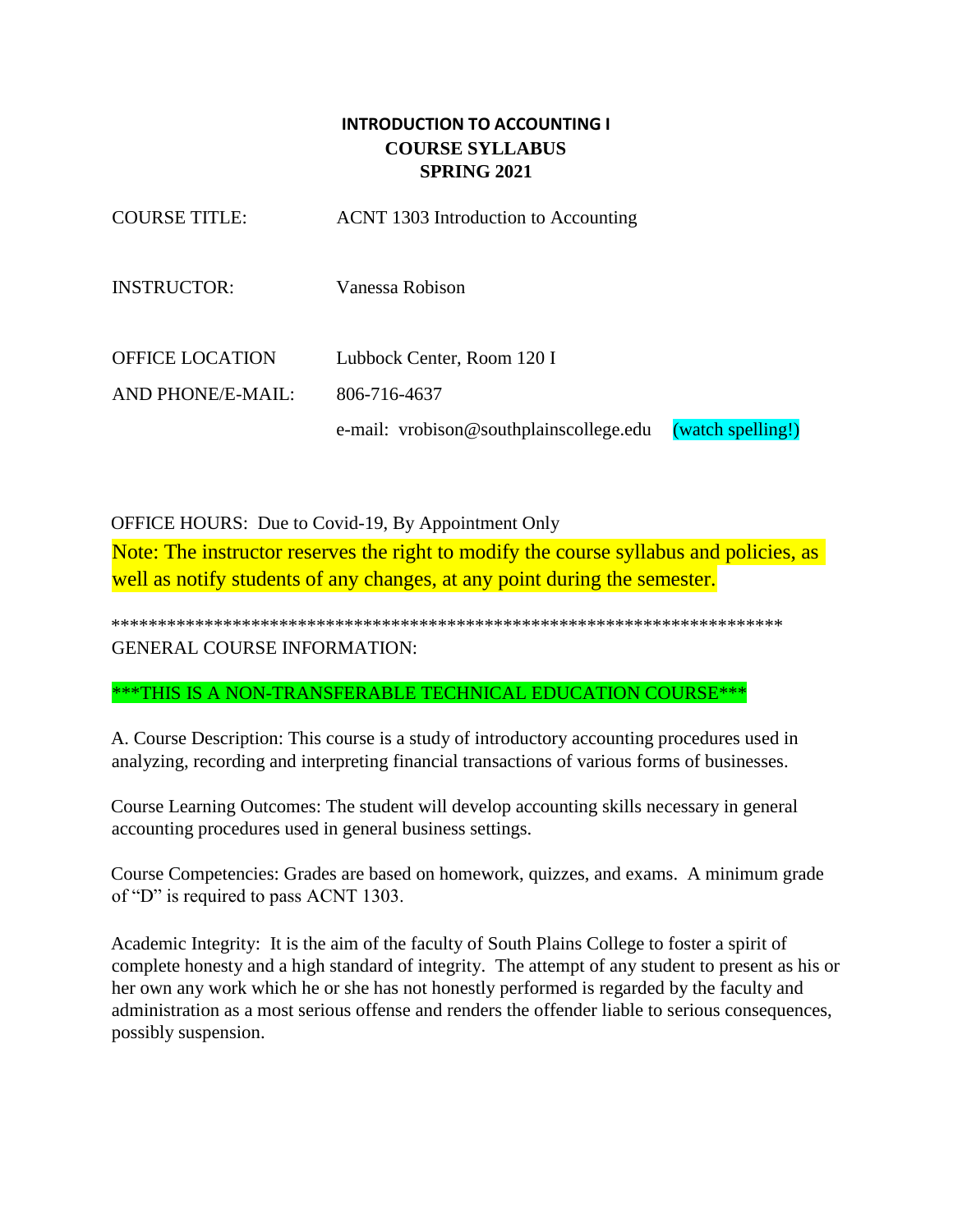Cheating: The course is intended to be completed on an individual basis. Dishonesty of any kind on any assignment is an example of cheating. Dishonesty in any form in this class will result in immediate dismissal and an "F" as the final grade.

SCANS and Foundation Skills. The Secretary's Commission on Achieving Necessary Skills (SCANS) was appointed by the Secretary of Labor to determine the skills that young people need to succeed in the world of work. The purpose is to encourage a high-performance economy characterized by high-skill, high-wage employment. Eleven skill areas were identified by the Commission. The Foundation Skills involve reading, writing, and mathematics. The other eight areas refer to workplace skills, such as working with clients and co-workers. ACNT 1303 identifies the following:

Foundation Skills: 1, 2, 3, 4, 5, 6, 7, 8, 9, 10, 11, 12, 13, 14, 15, 16, 17 Workplace Skills: 1, 2, 3, 5, 6, 7, 15, 16, 19

## II. SPECIFIC COURSE/ INSTRUCTOR REQUIREMENTS

# Textbook and other materials: **College Accounting, Chapters 1-27 , 23rd Edition**

James A. Heintz; Robert W. Parry ISBN-10: 1-337-79475-9 ISBN-13: 978-1-337-79475-6

If you want to have a print copy of the book, you can rent from your Cengage Limited account for less than \$10 per semester (and that includes free shipping both ways)!

You will need to purchase "Cengage Unlimited", either through the bookstore or at Cengage.com. If you have already purchased Cengage Unlimited for another course, you will be able to use your existing Cengage Unlimited account for this course as well. You only need ONE Cengage Unlimited app purchase. You will need a basic calculator for homework assignments, tests, etc.

# FOLLOW LINKS IN BLACKBOARD TO LINK YOUR CENGAGE UNLIMITED ACCOUNT TO THE COURSE!

**LOGGING INTO COURSE:** Under no circumstances are you allowed to give your User ID and/or password to anyone. If someone, besides you, is logging into this course, I will drop you immediately with an 'F', regardless of the reason.

**COMPUTER REQUIREMENTS:** I do not recommend any particular brand of computer. It is the responsibility of the student to make sure that they have the necessary computer resources and skills to take this class. Students are not required to purchase their own computer, but must have frequent regular access to one that meets specifications. There are computer labs available for student use on our Levelland, Lubbock Center, Plainview and Reese Center campuses.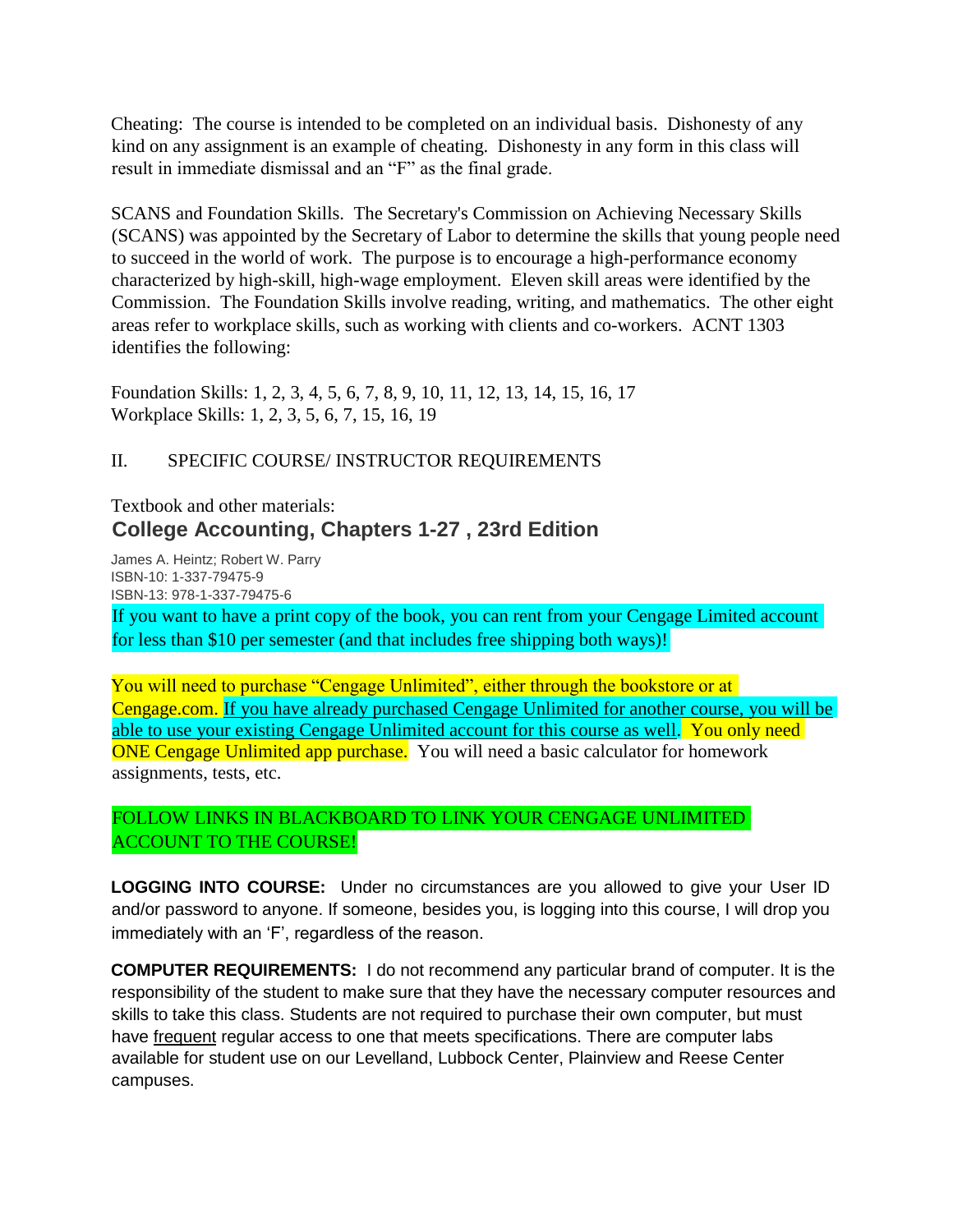PLEASE make sure your computer is protected with current anti-virus software and spyware removal and prevention software. Most PC's have Microsoft Office (Word, Excel, Access, PowerPoint, etc.), but if you do not have Office on your computer I would recommend the following website. As a student, you can get Office 365 for free. Go to the link below and register using your SPC student email address.

@students.southplainscollege.edu [https://portal.office.com/start?sku=e82ae690-a2d5-4d76-8d30-](https://portal.office.com/start?sku=e82ae690-a2d5-4d76-8d30-7c6e01e6022e)

# [7c6e01e6022e](https://portal.office.com/start?sku=e82ae690-a2d5-4d76-8d30-7c6e01e6022e) **To be able to participate in this online course, a student needs to have the**

## **following abilities:**

- Typing and word processing skills.
- Know basic functionality of a computer and how to do basic troubleshooting.
- Know how to connect to the Internet.
- Know basics of how the Internet works and how to search and conduct research using the Internet.
- Know how to attach and open documents in an e-mail message.
- Have basic file management skills.
- Know how to save and delete documents.

**ATTENDANCE POLICY:** Even though this is an online class, students still have to access the course on a regular basis. *Minimum log in for the course is at least four (4) days per week.*

**The Cengage Platform that you will be using to complete assignments, exams, etc., is highly sophisticated. I will be able to see every time you log on, what you accessed, how much time you spent in the platform, etc. Just an FYI…..**

Also, the Blackboard software used to manage this online course tracks student logins, tracking when and where the student has been in the course. Accessing this course on a regular basis is extremely important in order to meet the objectives of this course. Ideally, students should daily check the semester schedule, e-mail, and also check for announcements. This course is not 100% self-paced—there will be deadlines. You will feel more at ease with the materials if you stay in touch with what is going on. This course is 3 semester credit hours. For this reason, you should set aside a minimum of 6 hours per week to work on this course. One of the very first things you should do is set aside time each week to work on the class. It is very easy to put off attendance in an online course.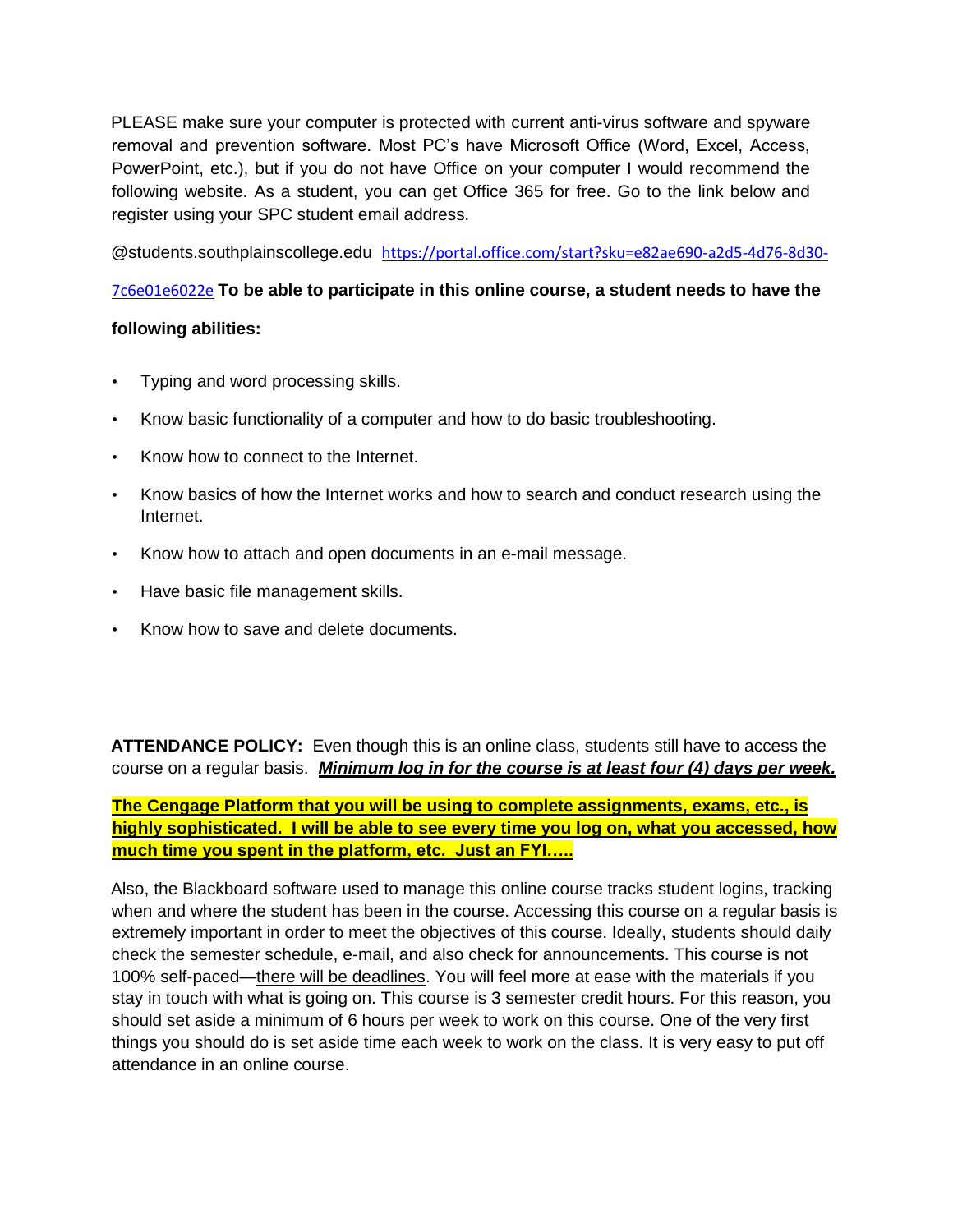**A STUDENT IS RESPONSIBLE FOR INITIATING THEIR OWN WITHDRAWAL**, if that becomes necessary. If a student is administratively withdrawn from the class, the grade appearing on the transcript will be, at my discretion, an 'X' or 'F'. Administrative withdrawal may occur if the student has not logged into the course over a one (1) week period, consistently fails to meet deadlines, or if the student consistently misses logging into the course **at least 4 days** a week. I also reserve the right to determine excessive absences based on your progress throughout the course. If a student is not meeting requirements for the course, they will be denied access into the Blackboard course and should immediately get in touch with the instructor or withdraw from the course immediately. Being denied access into a course in Blackboard does not withdraw a student from that course—for a student to withdraw from a course, they must contact the Registrar's Office.

# **PLEASE NOTE: The last day to drop this course is November 19th, 2020.**

**RESPONSE TIMES:** You should expect responses from me within 48 hours to emails sent using Blackboard email. If you haven't received a response within that time, communicate to me again either through email and/or telephone. It is possible your initial communication had not been received. I will not guarantee a response to email during SPC scheduled school holidays or on weekends. Just so you know, I typically check black board in the mornings and randomly in the afternoons. If you email/message in later afternoon, do not expect a response until the next morning. I am not available 24/7.

**COURSE WORK EVALUATION:** Semester grade will be determined using the following scale using the points that I have outlined on blackboard:

| 90-100%     |   |
|-------------|---|
| 80-89%      | в |
| 70-79%      | C |
|             | D |
| Below 60% F |   |

A minimum grade of "D" is required to pass ACNT 1303

Your grade for this course will be based on your performance in the following areas.

**All completed weekly chapter homework assignments will automatically be submitted through** *CengageNow—* **sign on instructions for this website will be posted on Blackboard in the first week of the semester.**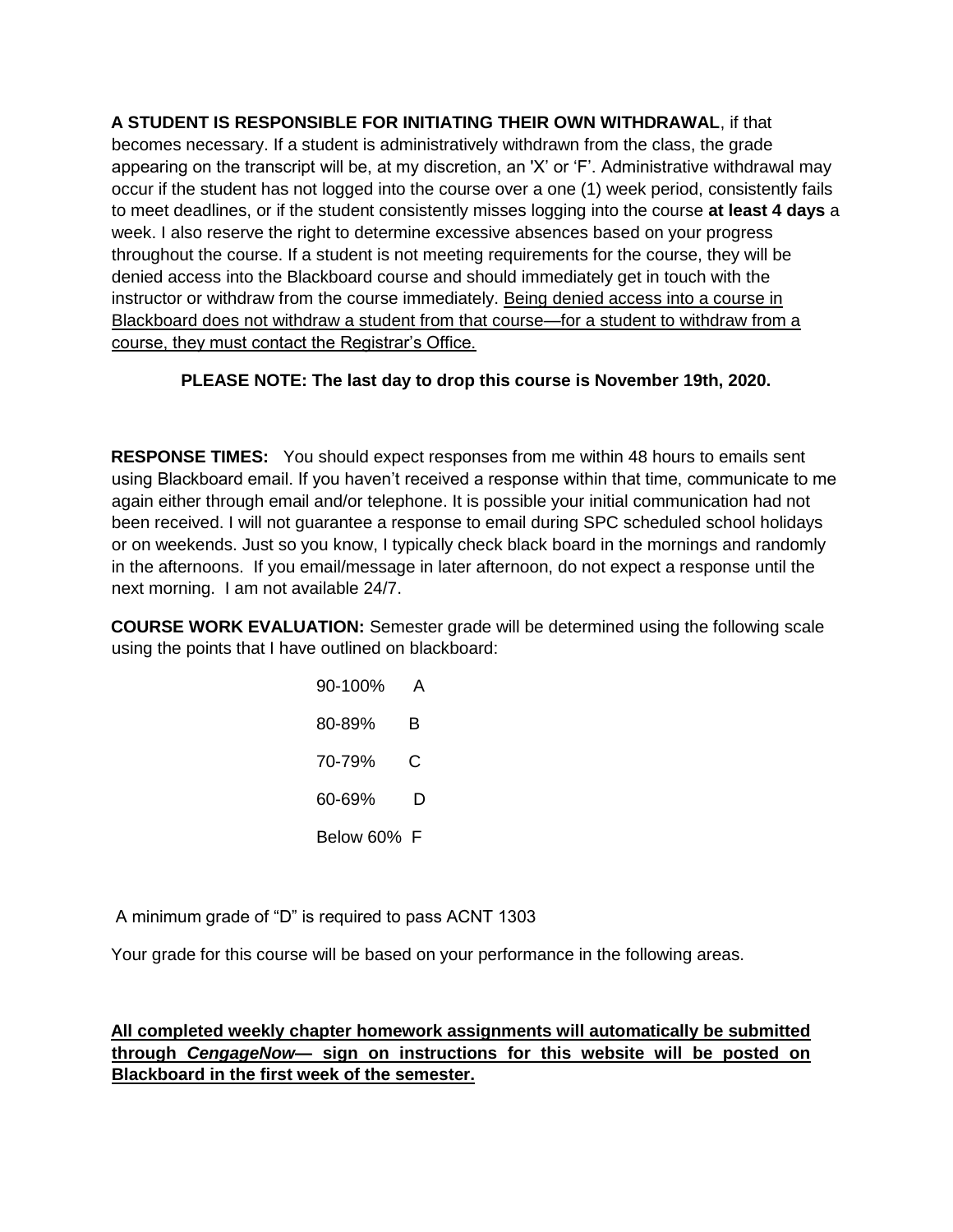# **All assignments are due by 10:55 p.m. on the date posted on the course schedule. LATE WORK/ASSIGNMENTS WILL RECEIVE A MINIMUM 10% PENALTY. That's a letter grade. It will definitely affect your grade.**

The course will be divided into 4 Units and a Final Exam. Each module will homework, quizzes, and exams.

**Your course schedule and point allocations are posted in Blackboard**!

**ACCOMMODATIONS: EQUAL OPPORTUNITY**: South Plains College strives to accommodate the individual needs of all students in order to enhance their opportunities for success in the context of a comprehensive community college setting. It is the policy of South Plains College to offer all educational and employment opportunities without regard to race, color, national origin, religion, gender, disability or age.

## **Diversity Statement**

In this class, the teacher will establish and support an environment that values and nurtures individual and group differences and encourages engagement and interaction. Understanding and respecting multiple experiences and perspectives will serve to challenge and stimulate all of us to learn about others, about the larger world and about ourselves. By promoting diversity and intellectual exchange, we will not only mirror society as it is, but also model society as it should and can be.

### **Disabilities Statement**

Students with disabilities, including but not limited to physical, psychiatric, or learning disabilities, who wish to request accommodations in this class should notify the Disability Services Office early in the semester so that the appropriate arrangements may be made. In accordance with federal law, a student requesting accommodations must provide acceptable documentation of his/her disability to the Disability Services Office. For more information, call or visit the Disability Services Office at Levelland (Student Health & Wellness Office) 806- 7162577, Reese Center (Building 8) 806-716-4675, or Plainview Center (Main Office) 806- 7164302 or 806-296-9611.

### **Non-Discrimination Statement**

South Plains College does not discriminate on the basis of race, color, national origin, sex, disability or age in its programs and activities. The following person has been designated to handle inquiries regarding the non-discrimination policies: Vice President for Student Affairs, South Plains College, 1401 College Avenue, Box 5, Levelland, TX 79336. Phone number 806716-2360.

**Title IX Pregnancy Accommodations Statement:** If you are pregnant, or have given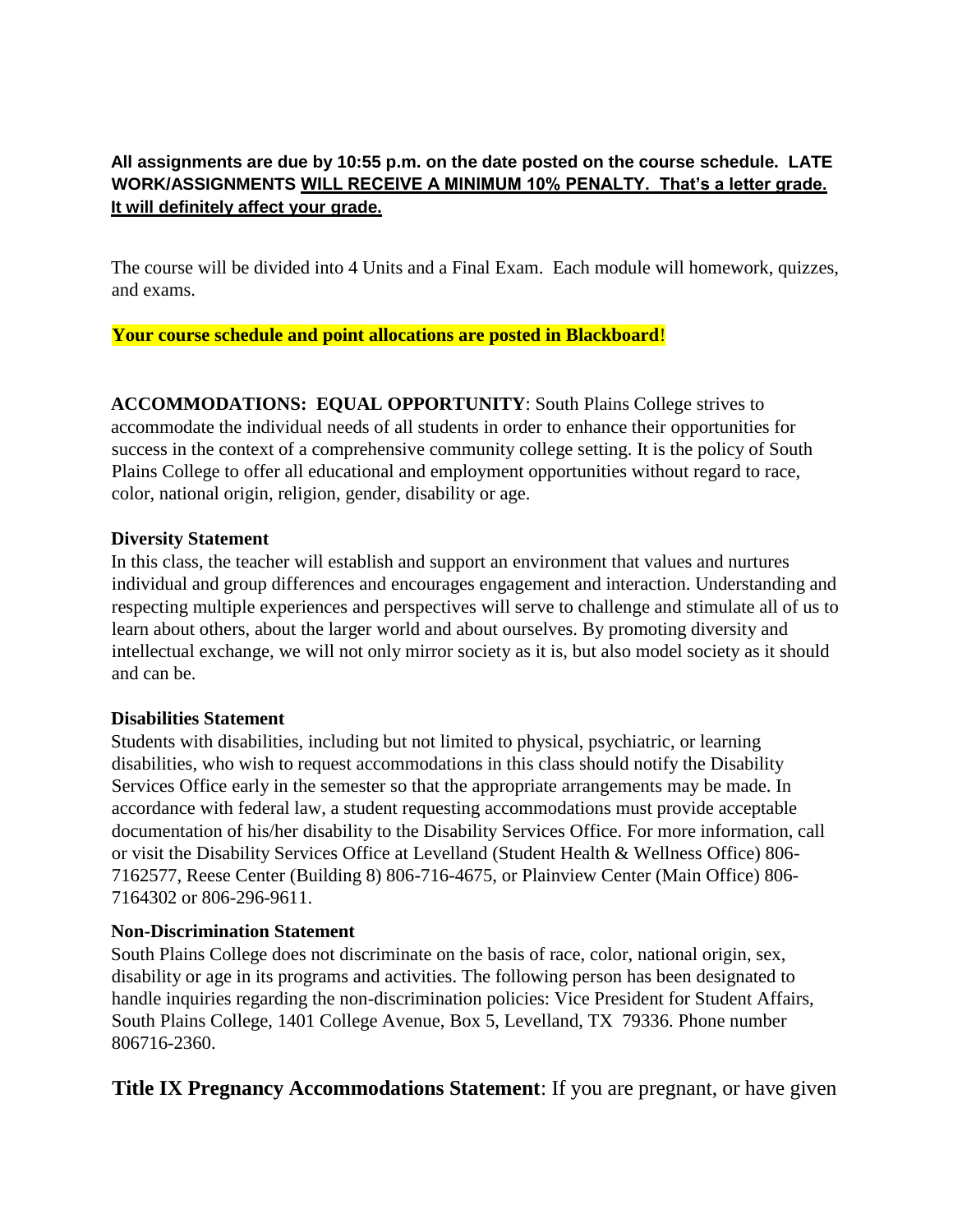birth within six months, Under Title IX you have a right to reasonable accommodations to help continue your education. To activate accommodations you must submit a Title IX pregnancy accommodations request, along with specific medical documentation, to the Director of Health and Wellness. Once approved, notification will be sent to the student and instructors. It is the student's responsibility to work with the instructor to arrange accommodations. Contact the Director of Health and Wellness at 806-716-2362 or email cgilster@southplainscollege.edu for assistance.

**Campus Concealed Carry**: Texas Senate Bill - 11 (Government Code 411.2031, et al.) authorizes the carrying of a concealed handgun in South Plains College buildings only by persons who have been issued and are in possession of a Texas License to Carry a Handgun. Qualified law enforcement officers or those who are otherwise authorized to carry a concealed handgun in the State of Texas are also permitted to do so. Pursuant to Penal Code (PC) 46.035 and South Plains College policy, license holders may not carry a concealed handgun in restricted locations. For a list of locations and Frequently Asked Questions, please refer to the Campus Carry page at: http://www.southplainscollege.edu/campuscarry.php

Pursuant to PC 46.035, the open carrying of handguns is prohibited on all South Plains College campuses. Report violations to the College Police Department at 806716- 2396 or 9-1-1.

**COVID-19 Face Covering Requirement**: It is the policy of South Plains College for the Fall 2020 semester that as a condition of on-campus enrollment, all students are required to engage in safe behaviors to avoid the spread of COVID-19 in the SPC community. Such behaviors specifically include the requirement that all students properly wear CDC-compliant face coverings while in SPC buildings including in classrooms, labs, hallways, and restrooms. Failure to comply with this policy may result in dismissal from the current class session. If the student refuses to leave the classroom or lab after being dismissed, the student may be referred to the Dean of Students on the Levelland campus or the Dean/Director of external centers for Student Code of Conduct Violation. For further information, please refer to the "Return to Campus Plan" at:

http://www.southplainscollege.edu/emergency/SPCReturnToCampusPlans.pdf Note: The instructor reserves the right to modify the course syllabus and policies, as well as notify students of any changes, at any point during the semester.

**ELECTRONIC ASSIGNMENTS**: This class will involve the use of the Internet and some access to discussion groups, forums, bulletin boards, e-mail programs and/or chat rooms in order to complete the objectives of this class. Topics assigned by the instructor will be relevant to the objectives of this course.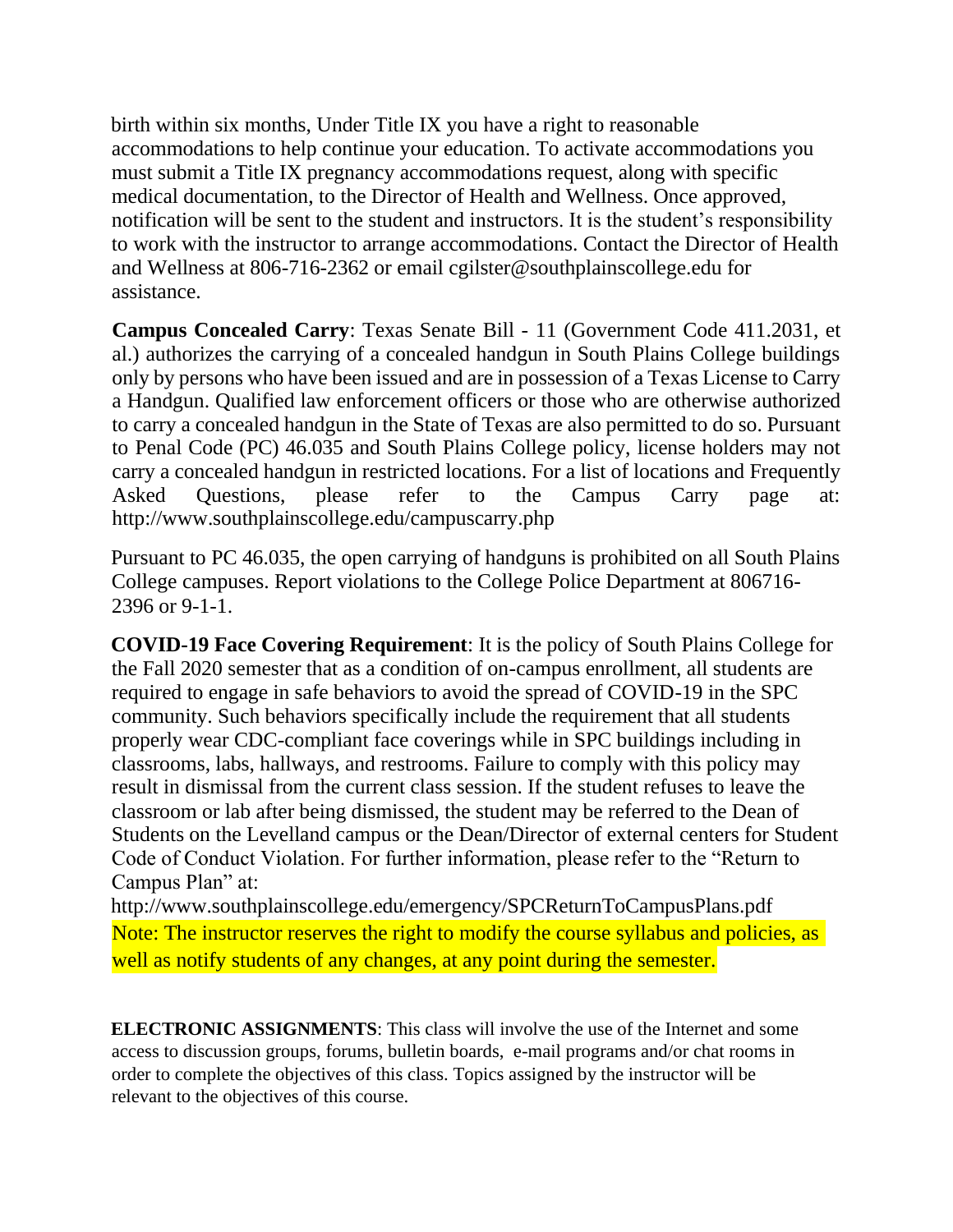DISCLAIMER: "This is to notify you that the materials you may be accessing in chat rooms, bulletin boards or unofficial web pages are not officially sponsored by South Plains College. The United States Constitution rights of free speech apply to all members of our community regardless of the medium used. We disclaim all liability for data, information or opinions expressed in these forums.

### **SCANS COMPETENCIES**

### **RESOURCES**: Identifies, organizes, plans and allocates resources.

C-1 **TIME**--Selects goal--relevant activities, ranks them, allocates time, and prepares and follows schedules. C-2 **MONEY**- -Uses or prepares budgets, makes forecasts, keeps records, and makes adjustments to meet objectives C-3 **MATERIALS & FACILITIES**-Acquires, stores, allocates, and uses materials or space efficiently.

C-4 **HUMAN RESOURCES**--Assesses skills and distributes work accordingly, evaluates performances and provides feedback.

#### **INFORMATION: Acquires and Uses Information** C-5

Acquires and evaluates information.

C-6 Organizes and maintains information.

C-7 Interprets and communicates information.

### C-8 Uses computers to Process information.

#### **INTERPERSONAL--Works With Others**

C-9 Participates as members of a team and contributes to group effort.

C-10 Teaches others new skills.

C-11 Serves clients/customers--works to satisfy customer's expectations.

C-12 Exercises leadership--communicates ideas to justify position, persuades and convinces others, responsibly challenges existing procedures and policies.

C-13 Negotiates-Works toward agreements involving exchanges of resources resolves divergent interests.

C-14 Works with Diversity-Works well with men and women from diverse backgrounds.

#### **SYSTEMS--Understands Complex Interrelationships**

C-15 Understands Systems--Knows how social, organizational, and technological systems work and operates effectively with them

C-16 Monitors and Correct Performance-Distinguishes trends, predicts impacts on system operations, diagnoses systems' performance and corrects malfunctions.

C-17 Improves or Designs Systems-Suggests modifications to existing systems and develops new or alternative systems to improve performance.

### **TECHNOLOGY--Works with a variety of technologies**

C-18 Selects Technology--Chooses procedures, tools, or equipment including computers and related technologies.

C-19 Applies Technology to Task-Understands overall intent and proper procedures for setup and operation of equipment.

C-20 Maintains and Troubleshoots Equipment-Prevents, identifies, or solves problems with equipment, including computers and other technologies.

### **FOUNDATION SKILLS**

#### **BASIC SKILLS--Reads, writes, performs arithmetic and mathematical operations, listens and speaks**

F-1 Reading--locates, understands, and interprets written information in prose and in documents such as manuals, graphs, and schedules.

F-2 Writing-Communicates thoughts, ideas, information and messages in writing, and creates documents such as letters, directions, manuals, reports, graphs, and flow charts.

F-3 Arithmetic--Performs basic computations; uses basic numerical concepts such as whole numbers, etc.

F-4 Mathematics--Approaches practical problems by choosing appropriately from a variety of mathematical techniques.

F-5 Listening--Receives, attends to, interprets, and responds to verbal messages and other cues.

F-6 Speaking--Organizes ideas and communicates orally.

#### **THINKING SKILLS--Thinks creatively, makes decisions, solves problems, visualizes, and knows how to learn and reason** F-7 Creative Thinking--Generates new ideas.

F-8 Decision-Making--Specifies goals and constraints, generates alternatives, considers risks, and evaluates and chooses best alternative.